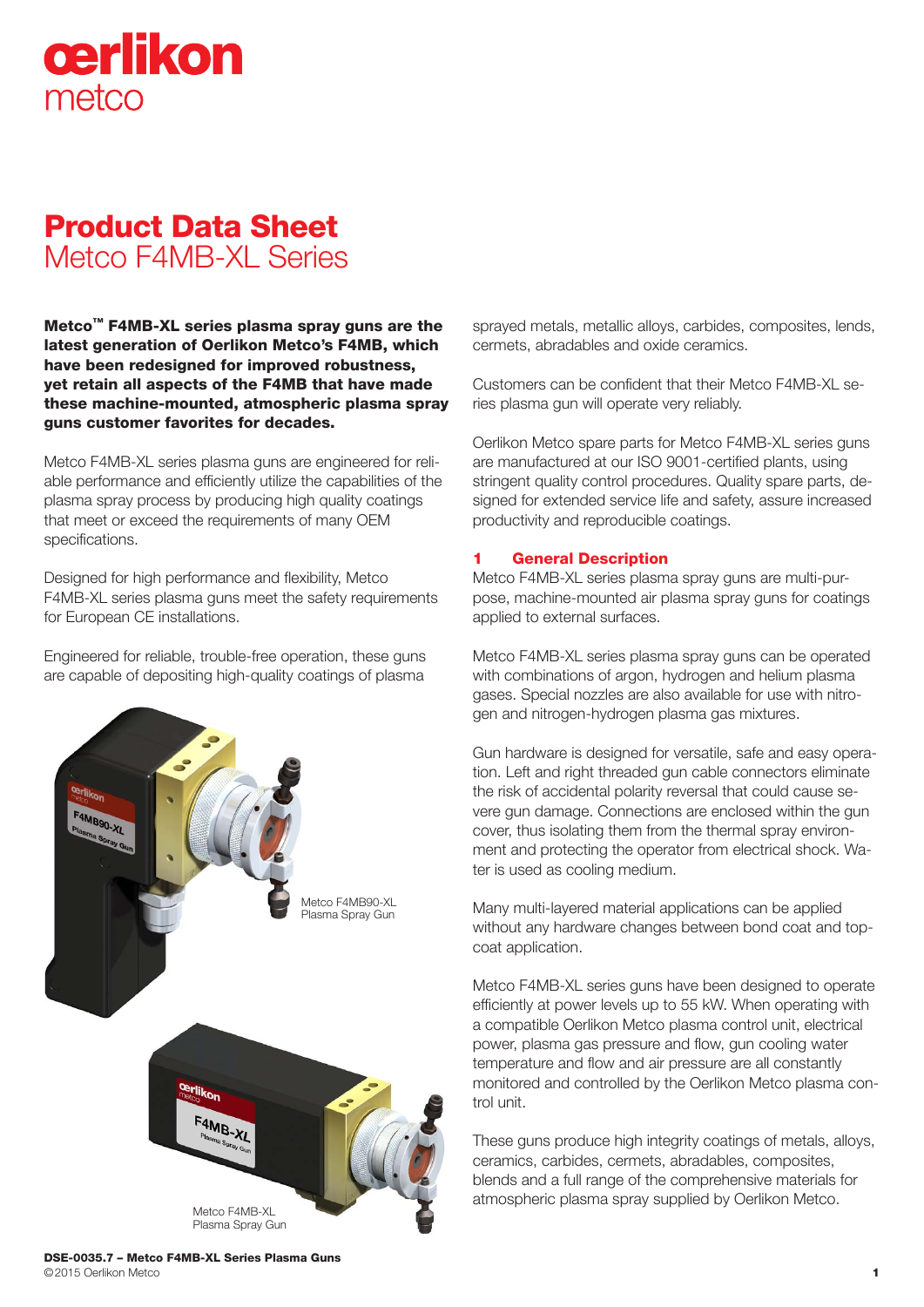#### 2 Available Gun Models

Two models are available for Metco F4MB-XL series guns, and either can be used in general purpose situations. The Metco F4MB-XL model is a straight-on (180°) spray gun. The Metco F4MB90-XL model is a right-angle (90°) spray gun. It is particularly useful for spraying larger inside bores.

The Metco F4MB-XL and Metco F4MB90-XL are direct replacements for the F4-MB and F4-HBS spray guns, respectively. Spray parameters and tool center points for Metco

F4MB-XL series guns are identical to their respective replacements, ensuring existing parameters and motion programs need not be changed.

| <b>Gun Model</b> | <b>Spray</b><br><b>Angle</b> | CE.<br><b>Conformance</b> | <b>Directly</b><br><b>Replaces</b> |
|------------------|------------------------------|---------------------------|------------------------------------|
| Metco F4MB-XL    | $180^\circ$                  | Yes                       | F4-MB                              |
| Metco F4MB90-XL  | $90^{\circ}$                 | Yes                       | F4-HBS                             |



| <b>Balloon</b><br>No. | <b>Item Description</b>         |
|-----------------------|---------------------------------|
| 1                     | Powder injector holder (double) |
| 2                     | Powder injector                 |
| 3                     | Front locking ring              |
| 4                     | Rear locking ring               |
| 5                     | Nozzle (anode)                  |

| <b>Balloon</b> | <b>Item Description</b>           |  |
|----------------|-----------------------------------|--|
| No.            |                                   |  |
| 6              | O-rings (various sizes and types) |  |
|                | Front gun body                    |  |
| 8              | Heat shield                       |  |
| 9              | Center gun body assembly          |  |
|                | Gas distribution ring             |  |
|                |                                   |  |

| <b>Balloon</b> | <b>Item Description</b> |  |
|----------------|-------------------------|--|
| No.            |                         |  |
| 11             | Insulator assembly      |  |
| 12             | Electrode (cathode)     |  |
| 13             | Rear gun body assembly  |  |
| 14             | Screws                  |  |
| 15             | Cover assembly          |  |

For complete part identification, please refer to the appropriate manual or parts list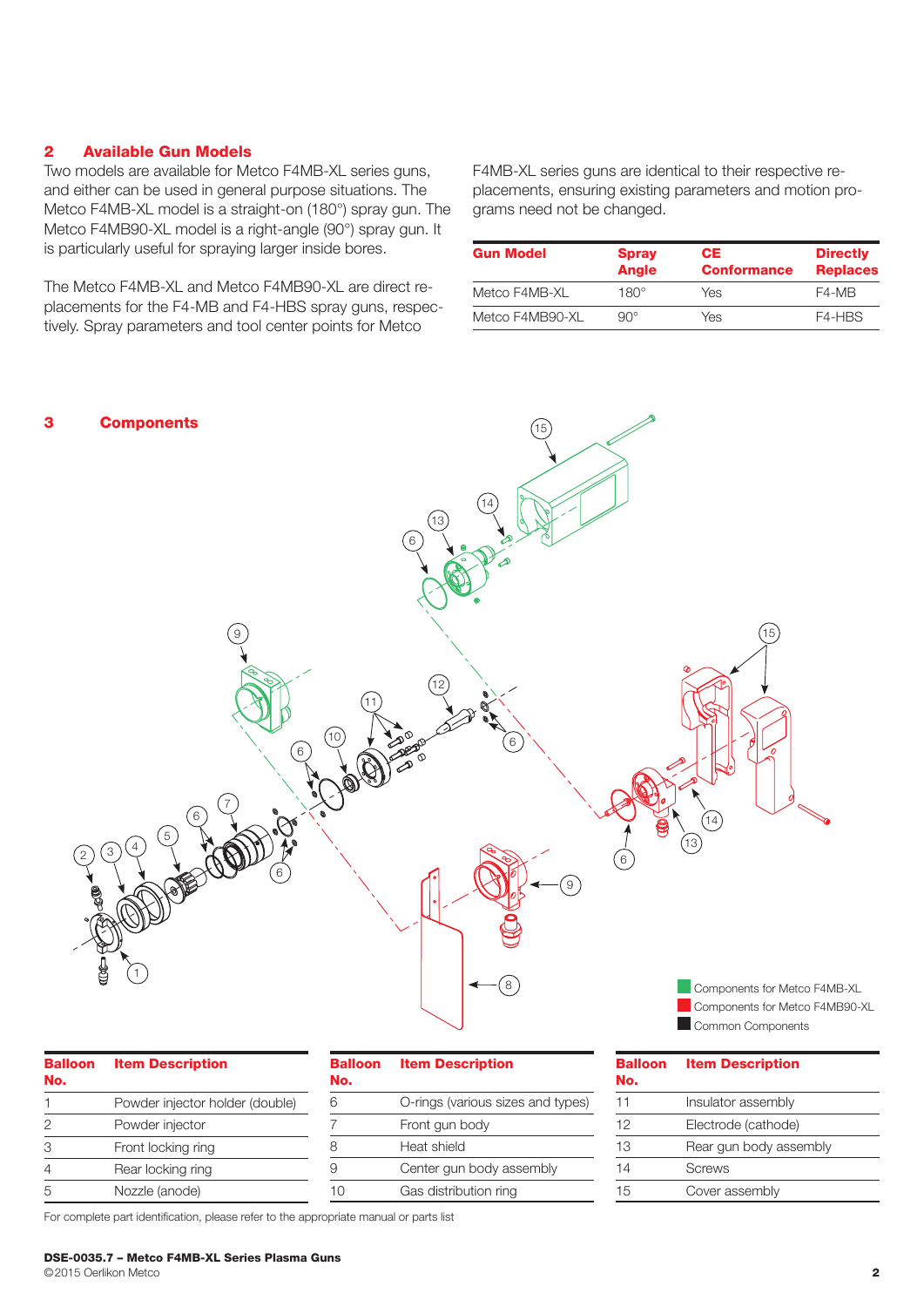# 4 Features and Benefits

#### Effective

- $\blacksquare$  Power capability with optimized performance at levels up to 55 kW (100% duty cycle).
- **n** High heat output capabilities with plasma gas temperatures up to 16000 °C (28880 °F).
- Applies PWA 257 coatings using the optional 257 nozzle.
- n Versatile as a result of advanced technology that allows a broad range of application capabilities.
- Spray complex geometries: Long stand-off distance allows processing of parts where additional spray clearance is required.

#### **Efficient**

- Simple hardware configuration: sprays a wide range of materials with a single nozzle / electrode configuration. Optional hardware is available that extends the range of materials.
- Heat resistant cover: reduces cracking and melting from extended use.
- Classic F4MB mount design allows interchangeability with existing F4MB installations.
- Robust 8MH cable connection design integrated into gun body allows for interchangeability with F4MB installations, reduces the potential for water leaks during installation, removal and extended use, and also improves water flow and gun cooling.
- Fixed powder injection holders ensure proper powder injection angle and distance into the plasma plume.
- Compatible with SCR (silicon controlled rectifier) power supply units.

#### Economical

- **n** Low maintenance resulting from an advanced design.
- Reduced production time resulting from higher powder feed rates
- Simple maintenance: nozzle, electrode and O-ring packages are available for quick and easy gun maintenance.

# 5 Adapters

The following adapters are required to connect the Metco F4MB-XL:

| <b>System / Component</b>                       | <b>Adapter</b>                | ID No.  |  |
|-------------------------------------------------|-------------------------------|---------|--|
| MultiCoat / UniCoat with 8MH and current JAMBox | PTM15 plasma gas hose adapter | 1002331 |  |
| 9MC with 9MCD                                   | No adapters required          |         |  |
| SG 100 system                                   | SG-100 adapter kit            | 1070059 |  |
| 5MPE series or 9MP series powder feeders        | Powder feed hose adapter      | 1002329 |  |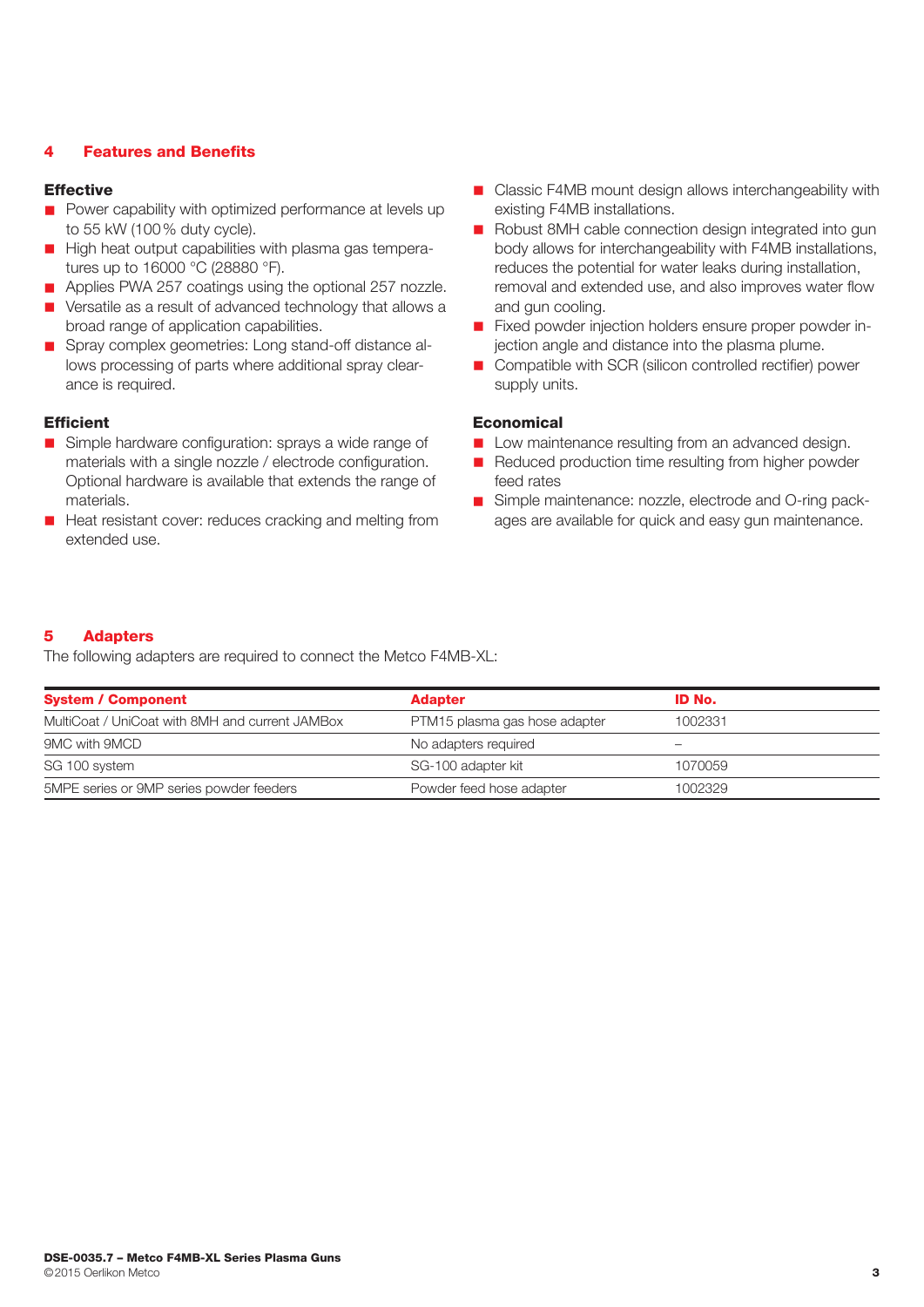# 6 Accessories and Options

A wide range of accessories and optional parts are available for Metco F4MB-XL series guns:

# Powder Injector (available in 1.5, 1.8 or 2.0 mm diameters)

- n Standard undercut injector prevents buildup of powder on injector threads; for use with non-abrasive powders; 1.8 mm is standard, other diameters are optional.
- **n** Optional hardened steel injectors for use with abrasive powders.
- n Optional injectors with cemented carbide inserts resist abrasive wear.

# Powder Injector Holder

- Holder with retaining screws provides greatest flexibility for the number of injectors, injector position and injector angle.
- Holder with securing ring provides higher heat transfer to the gun. Can be fixed radially in any position.

# Anodes

Standard with tungsten insert and cooling fins; available in 5, 6, 7, 8 mm diameters.

# Air Jets for workpiece cooling

- Rigid, 90°
- Flexible, 90°
- Flexible, 60°

# Air Jet Assembly

■ Air Jet Assembly F4MBXL105268 (Order No. 1075441) has an efficient twopiece design that allows the air jets to be mounted on Metco F4MB-XL series plasma guns without removal of the injector holder.

# Hoses and Cables

- Cable package 4.5 m (15 ft) long, includes 5.8 m (19 ft) plasma gas hose.
- Cable package 7.6 m (25 ft) length, includes 9.1 m (30 ft) plasma gas hose.

# Maintenance Tools

- Electrode centering tool optimizes gun hardware life.
- **n** Powder injector distance gauge precisely defines distance of injector in relation to the plasma plume.

For a complete list of optional parts and spare parts please refer to the parts lists section of the reference manual.





Powder Injector Holder, Standard



Anode with Cooling Fins and Tungsten Insert

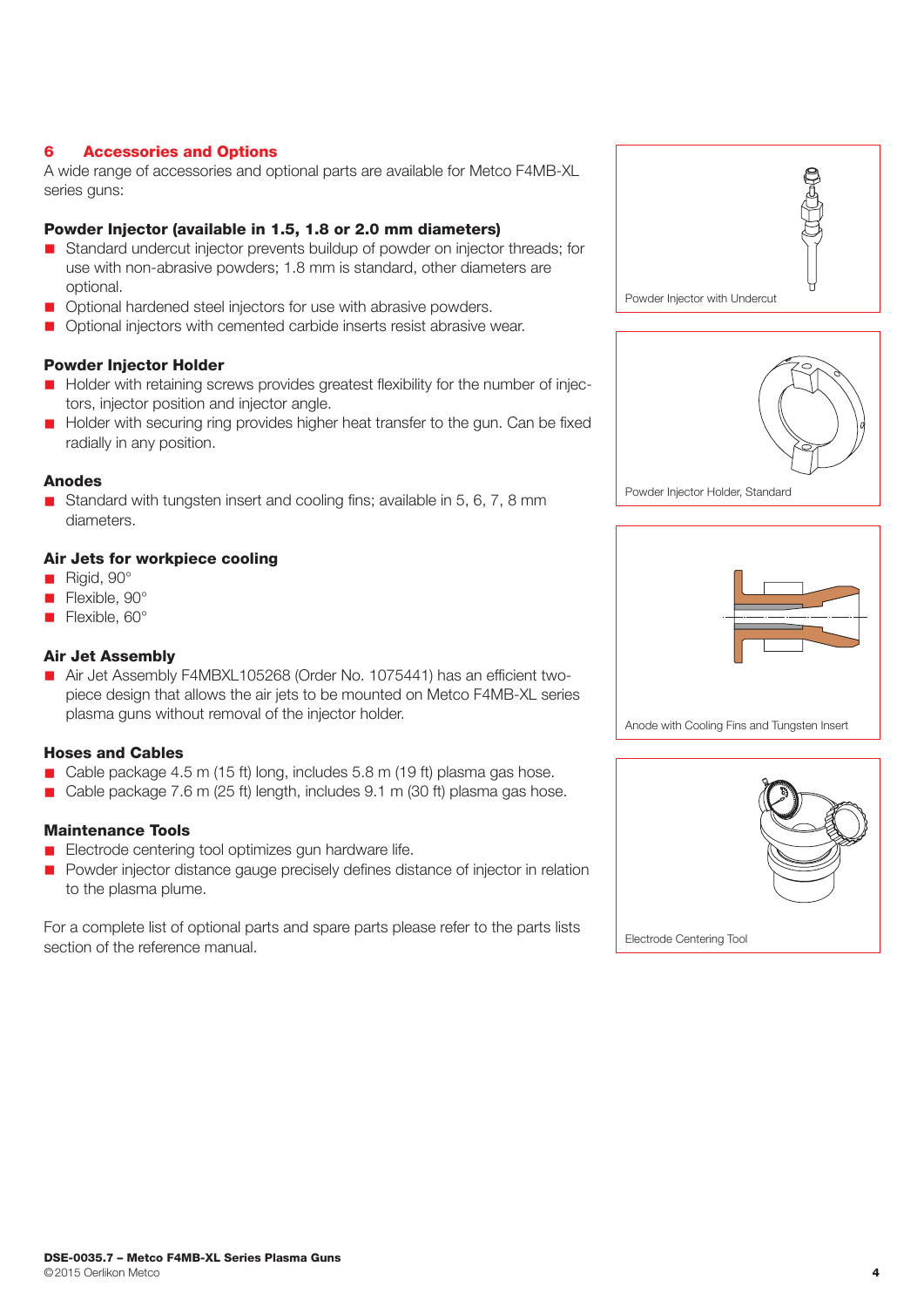# 7 Technical Data

# 7.1 Dimensions